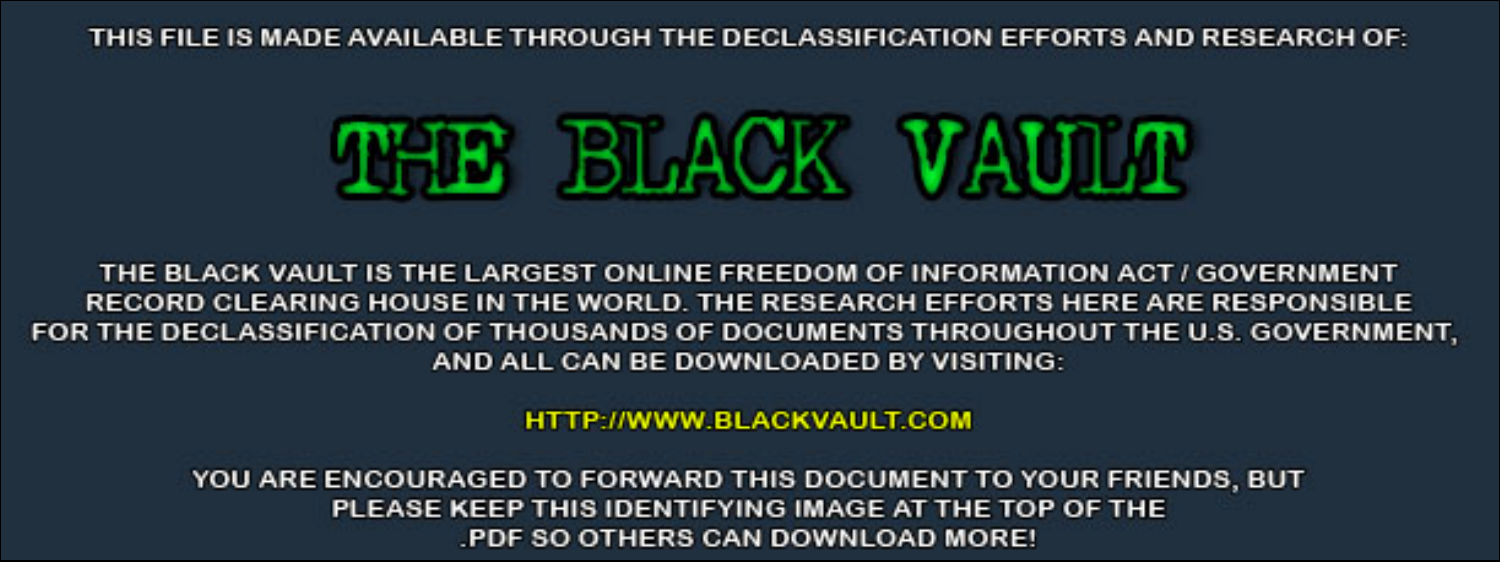**U.S. Department of Justice** 



 $\blacksquare$ 

**Federal Bureau of Investigation** 

Washington, D.C. 20535

April 3, 2014

MR. JOHN GREENEWALD JR. THE BALCK VAULT

> FOIPA Request No.: 1258627-000 Subject: MONTAGUE, ROBERT MILLER

Dear Mr. Greenewald:

This is in response to your Freedom of Information Act (FOIA) request.

Based on the information you provided, we conducted a search of the Central Records System and the Electronic Surveillance (ELSUR) indices. We were unable to identify main file records responsive to the FOIA. If you have additional information pertaining to the subject that you believe was of investigative interest to the Bureau, please provide us the details and we will conduct an additional search.

For your information, Congress excluded three discrete categories of law enforcement and national security records from the requirements of the FOIA. See 5 U.S. C. § 552(c) (2006 & Supp. IV (2010). This response is limited to those records that are subject to the requirements of the FOIA. This is a standard notification that is given to all our requesters and should not be taken as an indication that excluded records do, or do not, exist.

You may file an appeal by writing to the Director, Office of Information Policy (OIP), U.S. Department of Justice, 1425 New York Ave., NW, Suite 11050, Washington, D.C. 20530-0001, or you may submit an appeal through OIP's eFOIA portal at http://www.justice.gov/oip/efoia-portal.html. Your appeal must be received by OIP within sixty (60) days from the date of this letter in order to be considered timely. The envelope and the letter should be clearly marked "Freedom of Information Appeal." Please cite the FOIPA Request Number in any correspondence to us for proper identification of your request.

Enclosed for your information is a copy of the FBI Fact Sheet.

**Sincerely** 

FBI Fact Sheet.<br>incerely,<br>avid M. Hardy

David M. Hardy Section Chief, Record/Information Dissemination Section Records Management Division

Enclosure